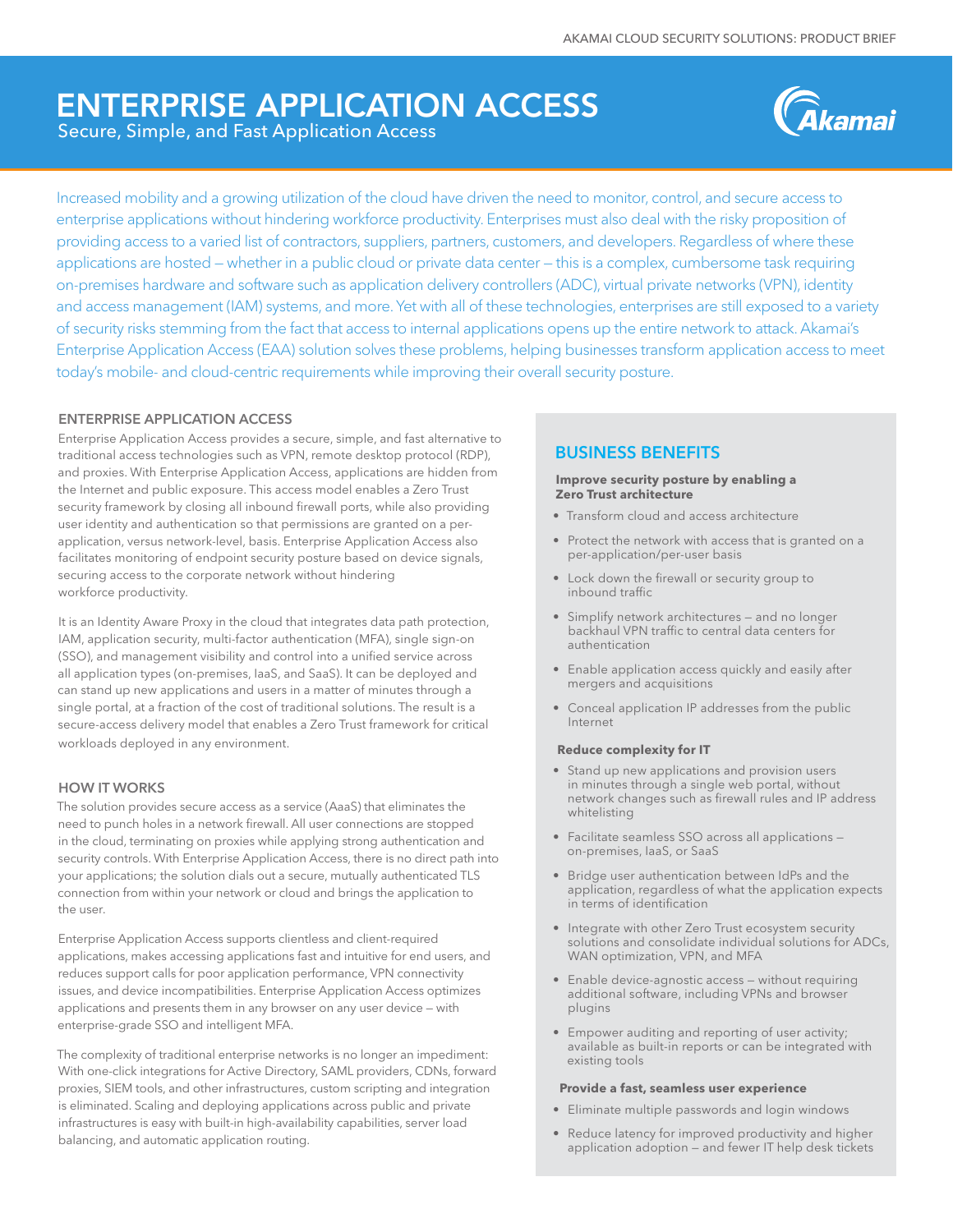## ENTERPRISE APPLICATION ACCESS

### WHY A ZERO TRUST SECURITY MODEL IS NEEDED

Users, devices, applications, and data have moved outside the network perimeter. Digital transformation is driving applications beyond the corporate data center, to the cloud. Employees, remote workers, contractors, suppliers, customers, and developers need access to internal and private applications to be productive. All of these factors increase the overall risk to critical corporate information and data. This new paradigm for application access requires a revised view into enterprise security.

"Trust but verify" is no longer an option. There should be no access distinction between internal and external networks or users; trust is not an attribute of location, as abuse of access is a significant and rising source of data breaches. Enterprise Application Access supports a Zero Trust security model built on least-privilege application access, with full visibility and controls on a per-user/device/application basis.

## TRADITIONAL VPN ELIMINATION

VPN elimination is a core tenet of a Zero Trust network. VPNs, by design, are complex to manage and require a high level of understanding of the configurations. And as organizations change to support a growing number of remote and mobile users, the VPN infrastructure can become costly to upgrade and scale. This increase in access from numerous and various devices and locations via a VPN also adds security drawbacks, including the increased risk of unauthorized access to data.

Traditional VPNs have become an antiquated access technology that allow for too much lateral movement across the network. Enterprise Application Access helps organizations to transition away from the VPN to an adaptive risk and security model with no implicit trust, providing granular access control and reducing the lateral attack surface. The elimination of the complex access stack results in fundamentally better security and streamlined administration.

## KEY CAPABILITIES

- Keep users off of the corporate network: Lock down your firewall to all inbound traffic while making your infrastructure invisible
- Centralize security and access control: Determine access rights for users as well as the applications they are authorized to use, across cloud and on-prem
- Multi-factor authentication for enterprise applications: Minimize unauthorized access by authenticating users using MFA across email, SNS, or TOTP
- Single sign-on for all enterprise applications: Seamlessly access onprem, IaaS, and SaaS applications
- Authentication chaining: Take advantage of unique authentication bridging by separating user authentication from application authentication
- Complete auditing of user activity: Log all users' client information and actions taken, as well as geolocation
- Local server load balancing: Balance traffic across internal infrastructure using a variety of load balancing algorithms
- Simplified access management: A central point of entry and control through a single management portal

## THE AKAMAI ECOSYSTEM

The Akamai Intelligent Edge Platform surrounds everything, from the enterprise to the cloud, so customers and their businesses can be fast, smart, and secure. Our comprehensive solutions are managed through the unified, customizable Luna Control Center for visibility and control, and supported by Professional Services experts who get you up and running easily, and inspire innovation as your strategies evolve.



Akamai secures and delivers digital experiences for the world's largest companies. Akamai's intelligent edge platform surrounds everything, from the enterprise to the cloud, so customers and their businesses can be fast, smart, and secure. Top brands globally rely on Akamai to help them realize competitive advantage through agile solutions that extend the power of their multi-cloud architectures. Akamai keeps decisions, apps, and experiences closer to users than anyone – and attacks and threats far away. Akamai's portfolio of edge security, web and mobile performance, enterprise access, and video delivery<br>solutions is supported by unmatched customer service, analytics, and 24 akamai.com, blogs.akamai.com, or @Akamai on Twitter. You can find our global contact information at www.akamai.com/locations. Published 04/19.